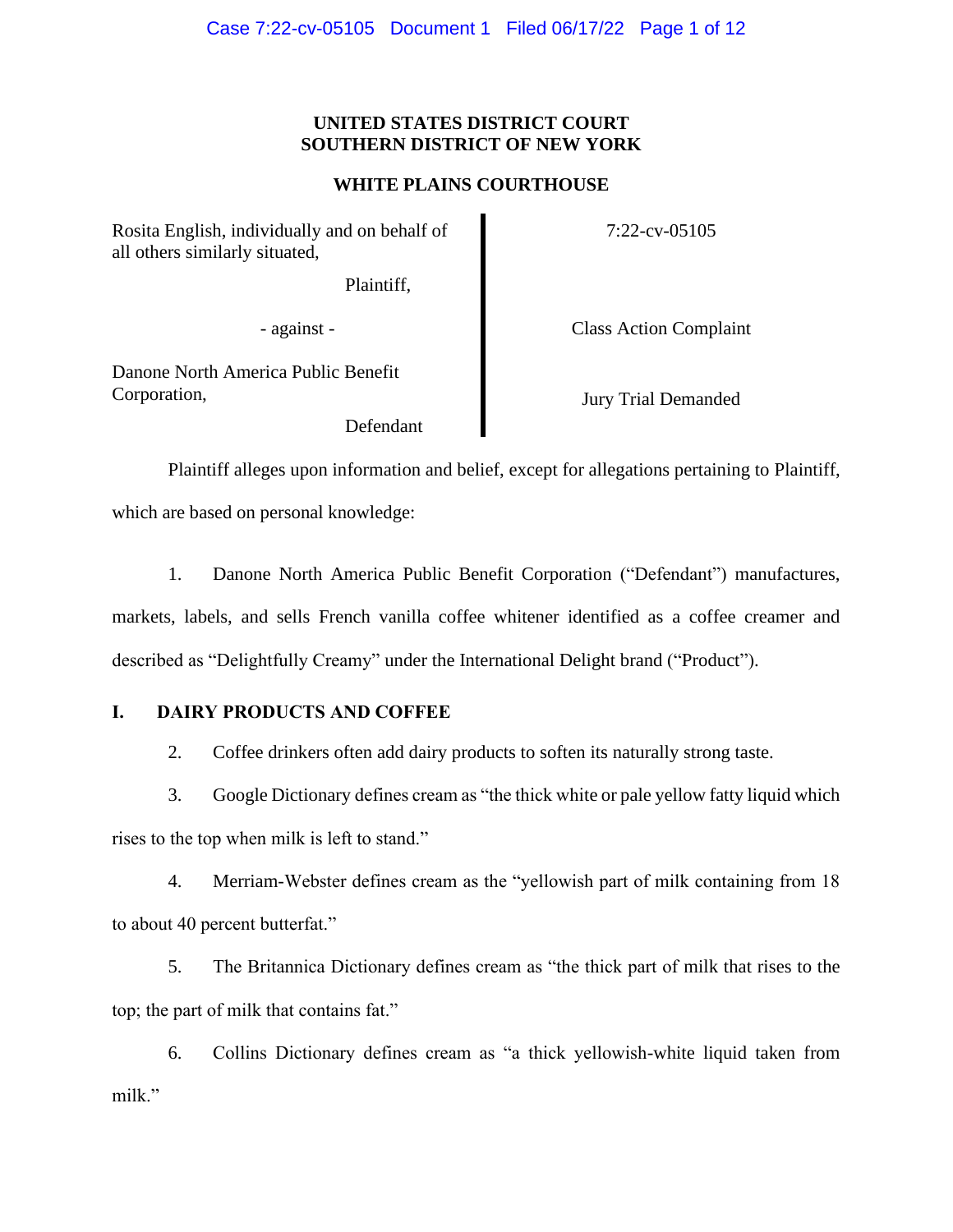#### Case 7:22-cv-05105 Document 1 Filed 06/17/22 Page 2 of 12

7. Dictionary.com defines cream as "the fatty part of milk, which rises to the surface when the liquid is allowed to stand unless homogenized."

8. The Food and Drug Administration ("FDA") and identical State regulations, define cream as "the liquid milk product high in fat separated from milk, [with] not less than 18 percent milkfat." 21 C.F.R. § 131.3(a).

9. Coffee cream – also called light cream – is a specialized dairy product made for whitening coffee, "which contains not less than 18 percent but less than 30 percent milkfat," with added sweeteners and/or flavorings. 21 C.F.R. § 131.155(a).

## **II. NON-DAIRY COFFEE WHITENERS**

10. Non-dairy coffee whiteners were introduced in the 1960s.

11. These products were careful to distinguish themselves from dairy cream, including coffee cream.

12. First, they were sold under the generic name, "coffee whiteners."

13. Second, they were stocked in the frozen food sections of grocery stores.

14. In contrast, coffee cream and other dairy products were sold in the refrigerated foods section in the dairy case.

15. Third, the front label of these coffee whiteners prominently disclosed they were not dairy products.

16. Their labels stated, "A Vegetable Product – Contains No Milk or Milk Fat," and "To Whiten and Enrich Coffee."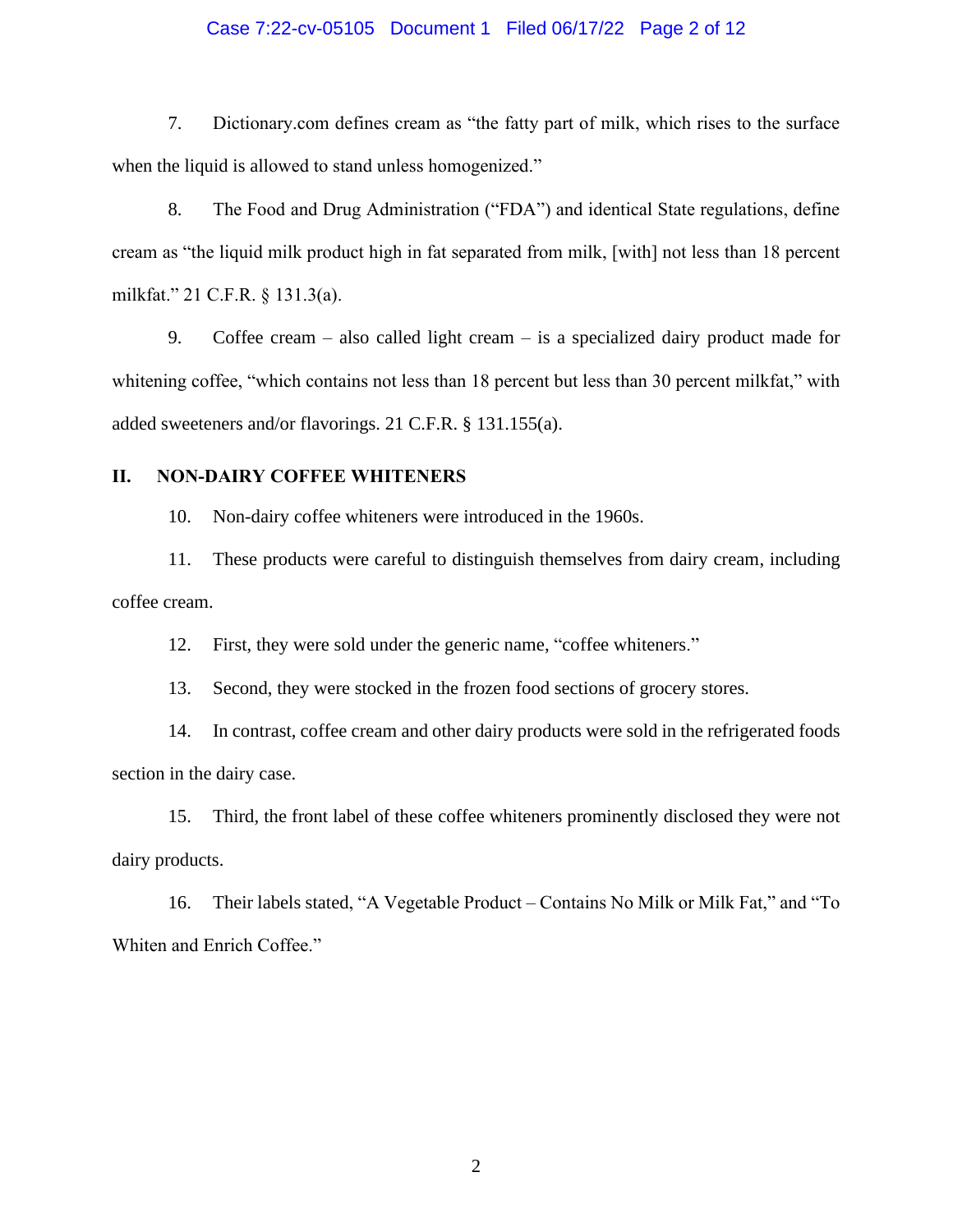# **III. COFFEE CREAMER WITHOUT CREAM**

17. The Product is marketed as a "Coffee Creamer" and sold alongside dairy products such as coffee cream.



18. The statement of identity in the lower right corner identifies it as a "Coffee Creamer,"

beneath a large seal stating, "Delightfully Creamy."



19. The representations that the Product is a "Coffee Creamer" are misleading because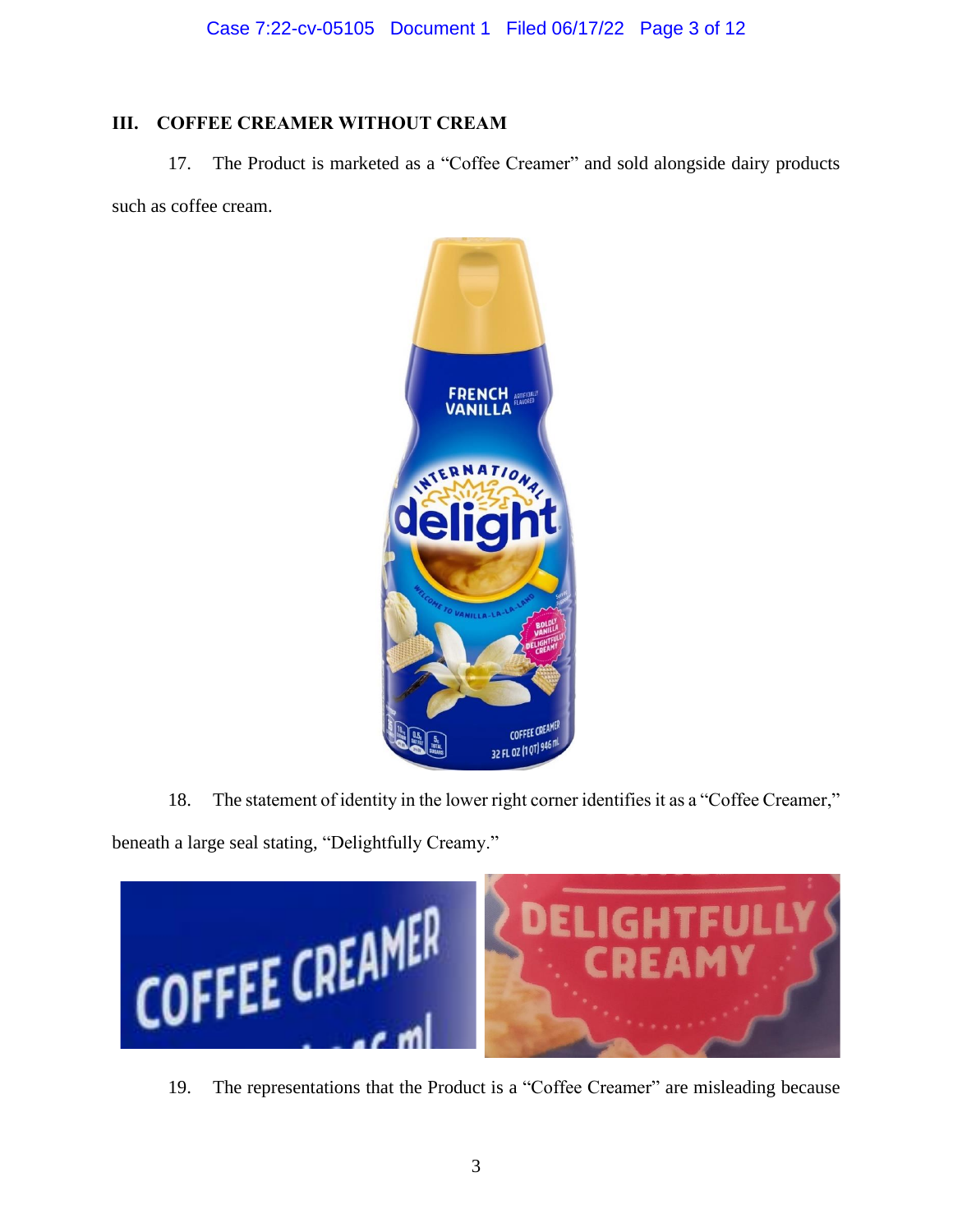it lacks cream or dairy ingredients beyond a *de minimis* amount of sodium caseinate.

**INGREDIENTS: WATER, SUGAR, PALM** OIL, CONTAINS 2% OR LESS OF: SODIUM CASEINATE\* (A MILK) DERIVATIVE), DIPOTASSIUM PHOSPHATE, CARRAGEENAN, MONO AND DIGLYCERIDES, NATURAL & ARTIFICIAL FLAVORS, SODIUM STEAROYL LACTYLATE, SALT. \*SODIUM CASEINATE IS NOT A SOURCE OF LACTOSE. **CONTAINS A MILK DERIVATIVE.** 

**INGREDIENTS:** WATER, SUGAR, PALM OIL, **CONTAINS 2% OR LESS OF:** SODIUM CASEINATE\* (A MILK DERIVATIVE), DIPOTASSIUM PHOSPHATE, CARRAGEENAN, MONO AND DIGLYCERIDES, NATURAL & ARTIFICIAL FLAVORS, SODIUM STEAROYL LACTYLATE, SALT.

\*SODIUM CASEINATE IS NOT A SOURCE OF LACTOSE.

CONTAINS A MILK DERIVATIVE.

20. In place of dairy cream, the Product substitutes water and palm oil, the first and third ingredients, to reduce costs.

21. Cream is known for its "creamy" taste because milkfat contains hundreds of lactones,

aroma compounds which contribute to its taste.

22. The name "coffee creamer" is almost identical to "coffee cream," defined by the

FDA as a dairy product.

23. Consumers value cream from dairy ingredients for its nutritive purposes

24. Research indicates fats in dairy ingredients do not increase the risk of cardiovascular

disease or increase cholesterol, in contrast to vegetable oils.

25. Dairy ingredients also contains protein, calcium and vitamins A, D, E, and K, which

are absent from refined vegetable oils like palm oil.

26. Consumers are misled to expect the presence of cream, from dairy ingredients.

27. Defendant makes other representations and omissions with respect to the Product which are false and misleading.

28. Reasonable consumers must and do rely on a company to honestly and lawfully market and describe the components, attributes, and features of a product, relative to itself and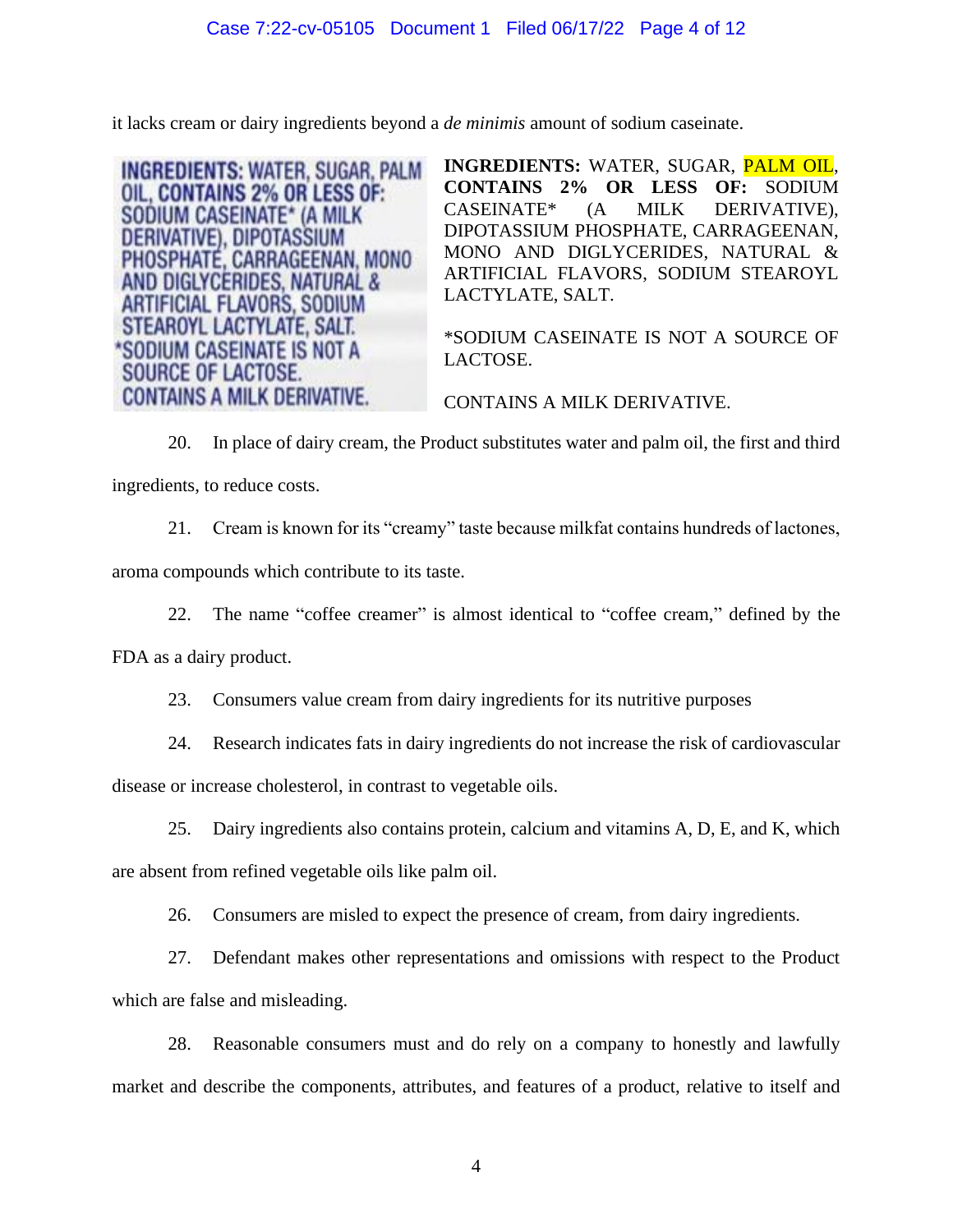# Case 7:22-cv-05105 Document 1 Filed 06/17/22 Page 5 of 12

other comparable products or alternatives.

29. The value of the Product that Plaintiff purchased was materially less than its value as represented by Defendant.

30. Defendant sold more of the Product and at higher prices than it would have in the absence of this misconduct, resulting in additional profits at the expense of consumers.

31. Had Plaintiff known the truth, she would not have bought the Product or would have paid less for it.

32. As a result of the false and misleading representations, the Product is sold at a premium price, approximately no less than no less than \$3.39 for 32 FL OZ (946 mL), excluding tax and sales, higher than similar products, represented in a non-misleading way, and higher than it would be sold for absent the misleading representations and omissions.

#### Jurisdiction and Venue

33. Jurisdiction is based on the Class Action Fairness Act of 2005 ("CAFA"). 28 U.S.C.  $§$  1332(d)(2).

34. The aggregate amount in controversy exceeds \$5 million, including any statutory and punitive damages, exclusive of interest and costs.

35. The Product has been sold at thousands of locations in the states covered by the classes Plaintiff seeks to represent, with the representations challenged here, for at least 10 years.

36. Plaintiff Rosita English is a citizen of New York.

37. Defendant Danone North America Public Benefit Corporation is a Delaware public benefit corporation with a principal place of business in White Plains, Westchester County, New York.

38. Plaintiff's citizenship of Texas is diverse from Defendant.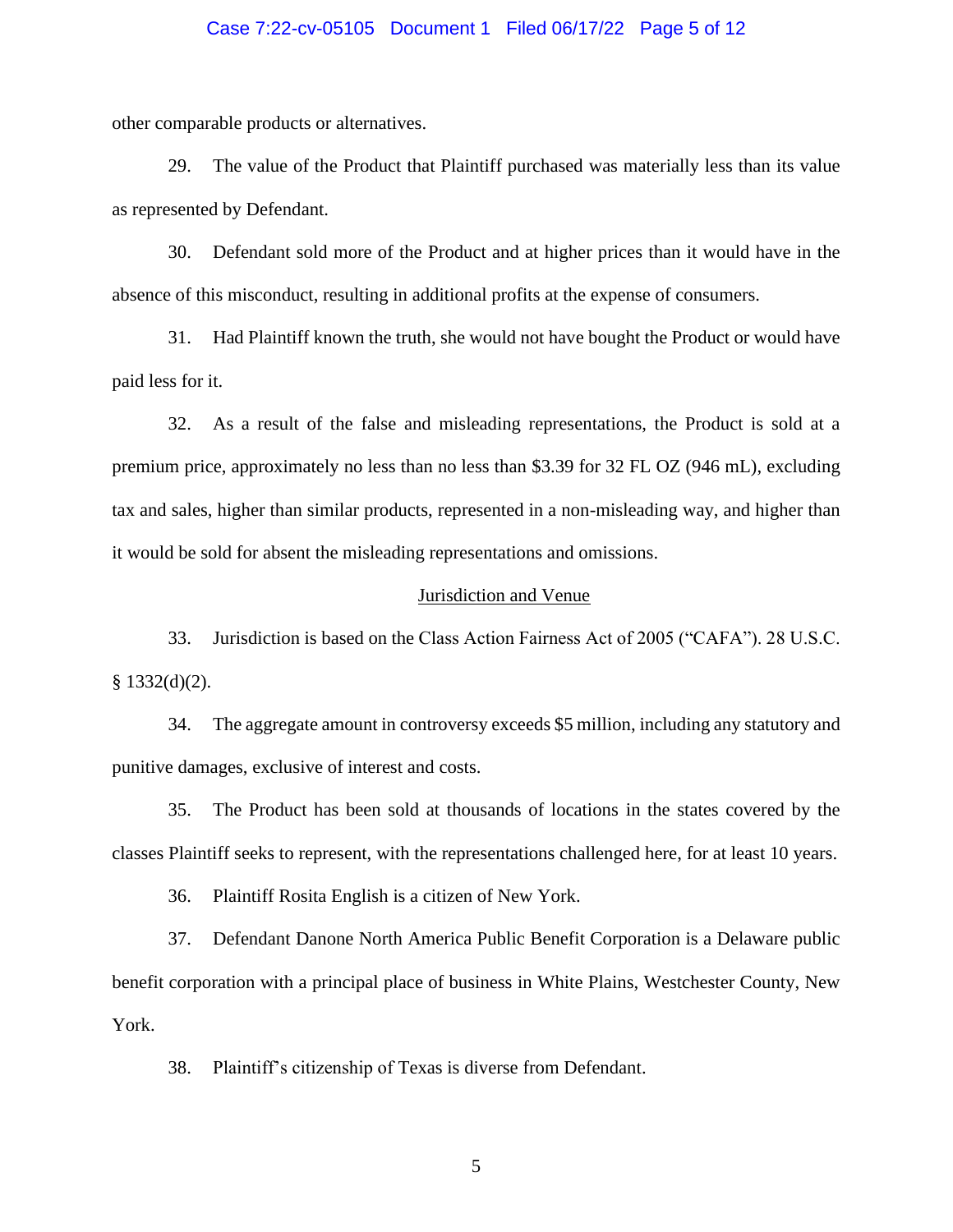#### Case 7:22-cv-05105 Document 1 Filed 06/17/22 Page 6 of 12

39. The class of persons Plaintiff seeks to represent includes persons who are citizens of different states from which Defendant is a citizen

40. The members of the class Plaintiff seeks to represent are more than 100, because the Product has been sold with the representations described here for several years, in thousands of locations, in the states covered by Plaintiff's proposed classes.

41. The Product is available to consumers from grocery stores, warehouse club stores, drug stores, convenience stores, big box stores, and online

42. Venue is in the White Plains Courthouse in this District because a substantial part of the events or omissions giving rise to these claims occurred in Westchester County, including the marketing and labeling decisions for the Product.

#### **Parties**

43. Plaintiff Rosita English is a citizen of Fort Worth, Tarrant County, Texas.

44. Defendant Danone North America Public Benefit Corporation is a Delaware public benefit corporation liability company with a principal place of business in White Plains, New York, Westchester County.

45. Defendant's parent company is the global dairy conglomerate Danone S.A., a French corporation.

46. Defendant's registered agent in its state of incorporation is Corporate Creations Network Inc., 3411 Silverside Rd Tatnall Bldg Ste 104 Wilmington DE 19810.

47. Plaintiff purchased the Product at locations including Walmart, 8401 Anderson Blvd, Fort Worth, TX 76120, between June 1, 2022, and June 8, 2022, among other times.

48. Plaintiff believed and expected the Product contained cream, a dairy ingredient because that is what the representations and omissions said and implied, on the front label and/or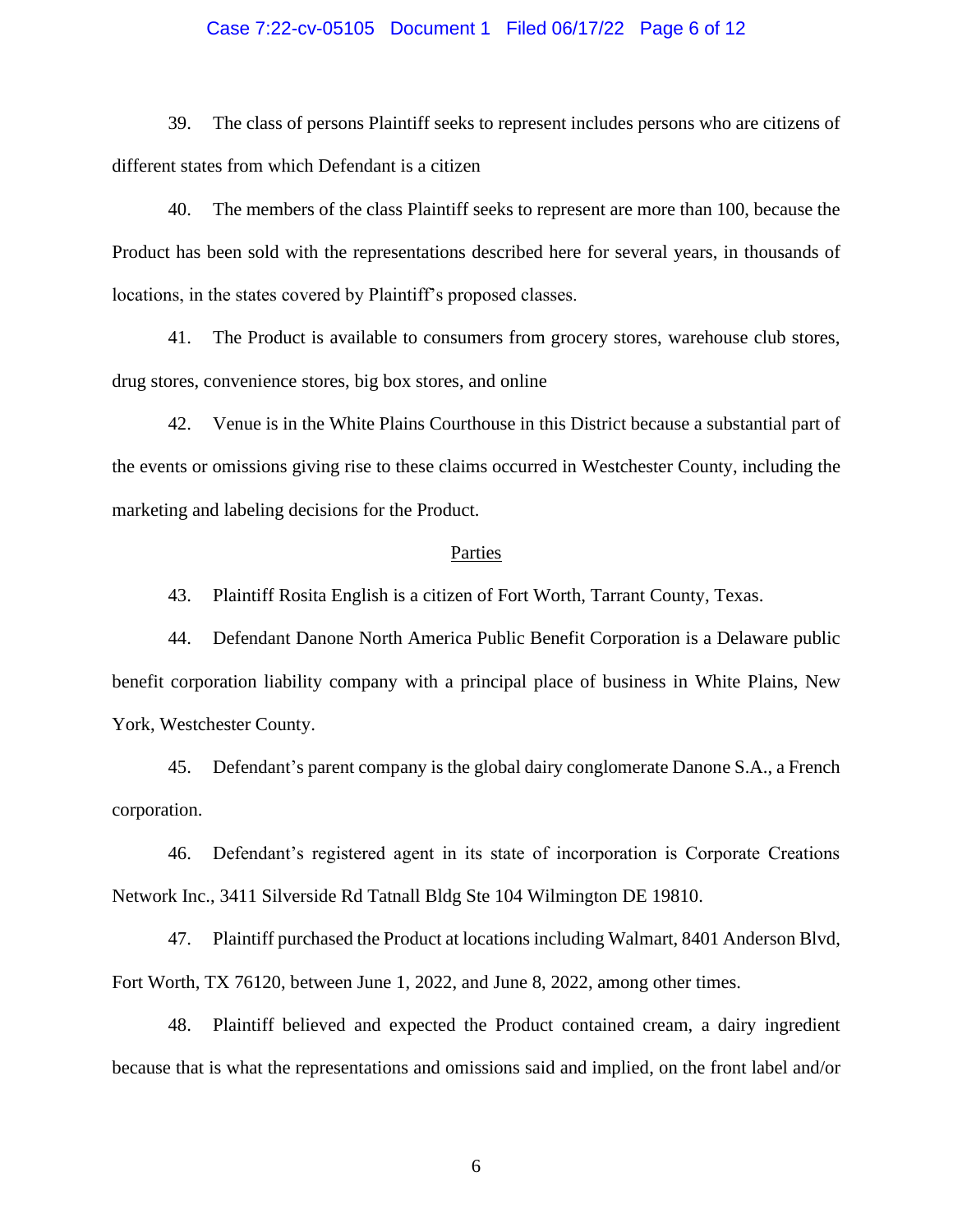#### Case 7:22-cv-05105 Document 1 Filed 06/17/22 Page 7 of 12

the absence of any reference or statement elsewhere on the Product.

49. Plaintiff relied on the words, terms coloring, descriptions, layout, placement, packaging, hang tags, and/or images on the Product, on the labeling, statements, omissions, claims, statements, and instructions, made by Defendant or at its directions, in digital, print and/or social media, which accompanied the Product and separately, through in-store, digital, audio, and print marketing.

50. Plaintiff bought the Product at or exceeding the above-referenced price.

51. Plaintiff would not have purchased the Product if she knew the representations and omissions were false and misleading or would have paid less for it.

52. Plaintiff chose between Defendant's Product and products represented similarly, but which did not misrepresent their attributes, requirements, instructions, features, and/or components.

53. The Product was worth less than what Plaintiff paid and she would not have paid as much absent Defendant's false and misleading statements and omissions.

#### Class Allegations

54. Plaintiff seeks certification under Fed. R. Civ. P. 23 of the following classes:

**Texas Class:** All persons in the State of Texas who purchased the Product during the statutes of limitations for each cause of action alleged; and

**Consumer Fraud Multi-State Class**: All persons in the States of Montana, Idaho, Alaska, Virginia, Kentucky, Kansas, Nebraska, North Dakota, Iowa, South Carolina, and Utah who purchased the Product during the statutes of limitations for each cause of action alleged.

55. Common questions of issues, law, and fact predominate and include whether Defendant's representations were and are misleading and if Plaintiff and class members are entitled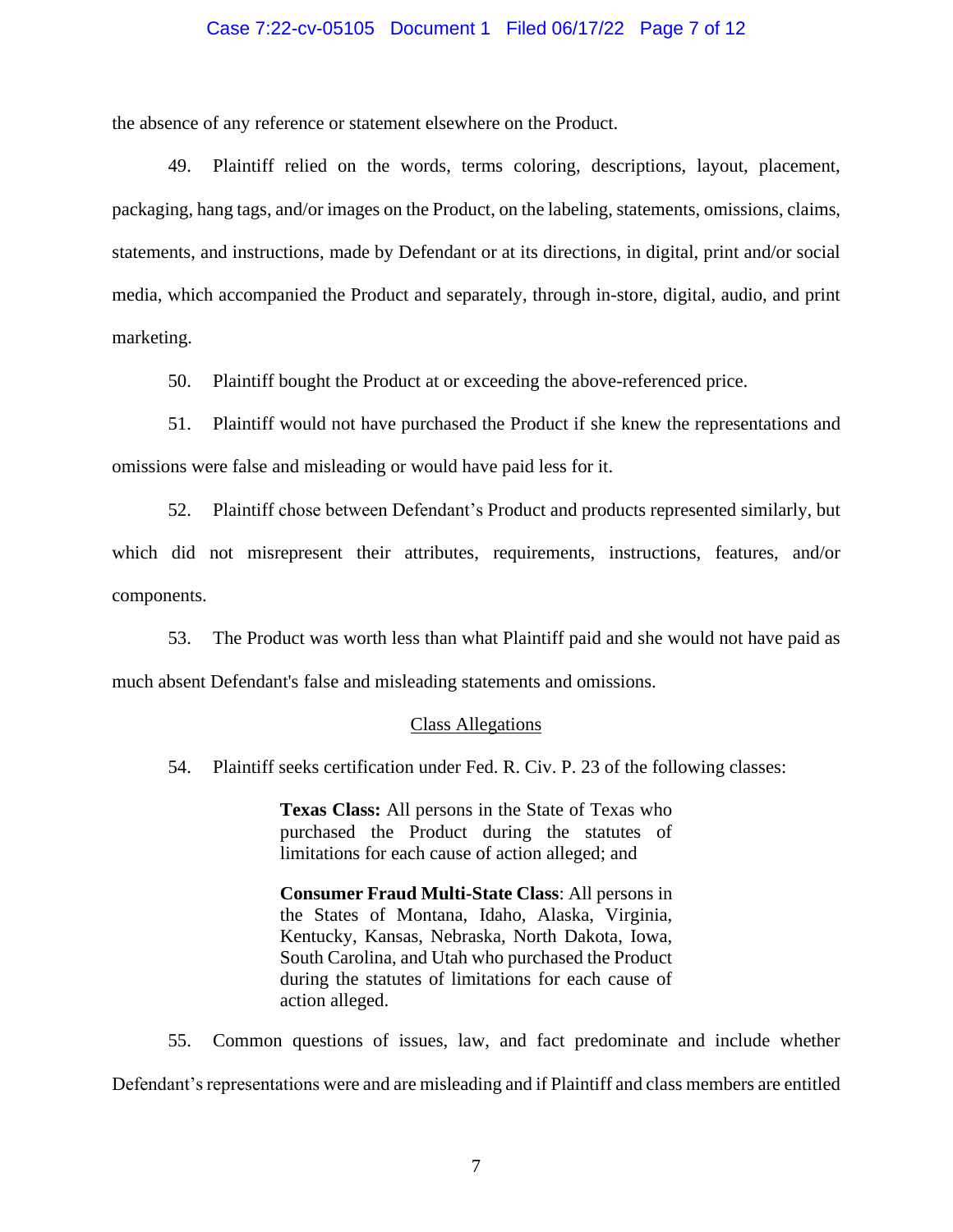#### Case 7:22-cv-05105 Document 1 Filed 06/17/22 Page 8 of 12

to damages.

56. Plaintiff's claims and basis for relief are typical to other members because all were subjected to the same unfair, misleading, and deceptive representations, omissions, and actions.

57. Plaintiff is an adequate representative because her interests do not conflict with other members.

58. No individual inquiry is necessary since the focus is only on Defendant's practices and the class is definable and ascertainable.

59. Individual actions would risk inconsistent results, be repetitive and are impractical to justify, as the claims are modest relative to the scope of the harm.

60. Plaintiff's counsel is competent and experienced in complex class action litigation and intends to protect class members' interests adequately and fairly.

## Texas Business and Commerce Code §§ 17.41-17.63 and/or New York General Business Law §§ 349 and 350

61. Plaintiff incorporates by reference all preceding paragraphs.

62. Plaintiff believed the Product contained cream, understood as a dairy ingredient.

63. Defendant's false, misleading, and deceptive representations and omissions are material in that they are likely to influence consumer purchasing decisions.

64. Defendant misrepresented the Product through statements, omissions, ambiguities, half-truths and/or actions.

65. Plaintiff relied on the representations and omissions to believe the Product contained cream, understood as a dairy ingredient.

66. Plaintiff would not have purchased the Product or paid as much if the true facts had been known, suffering damages.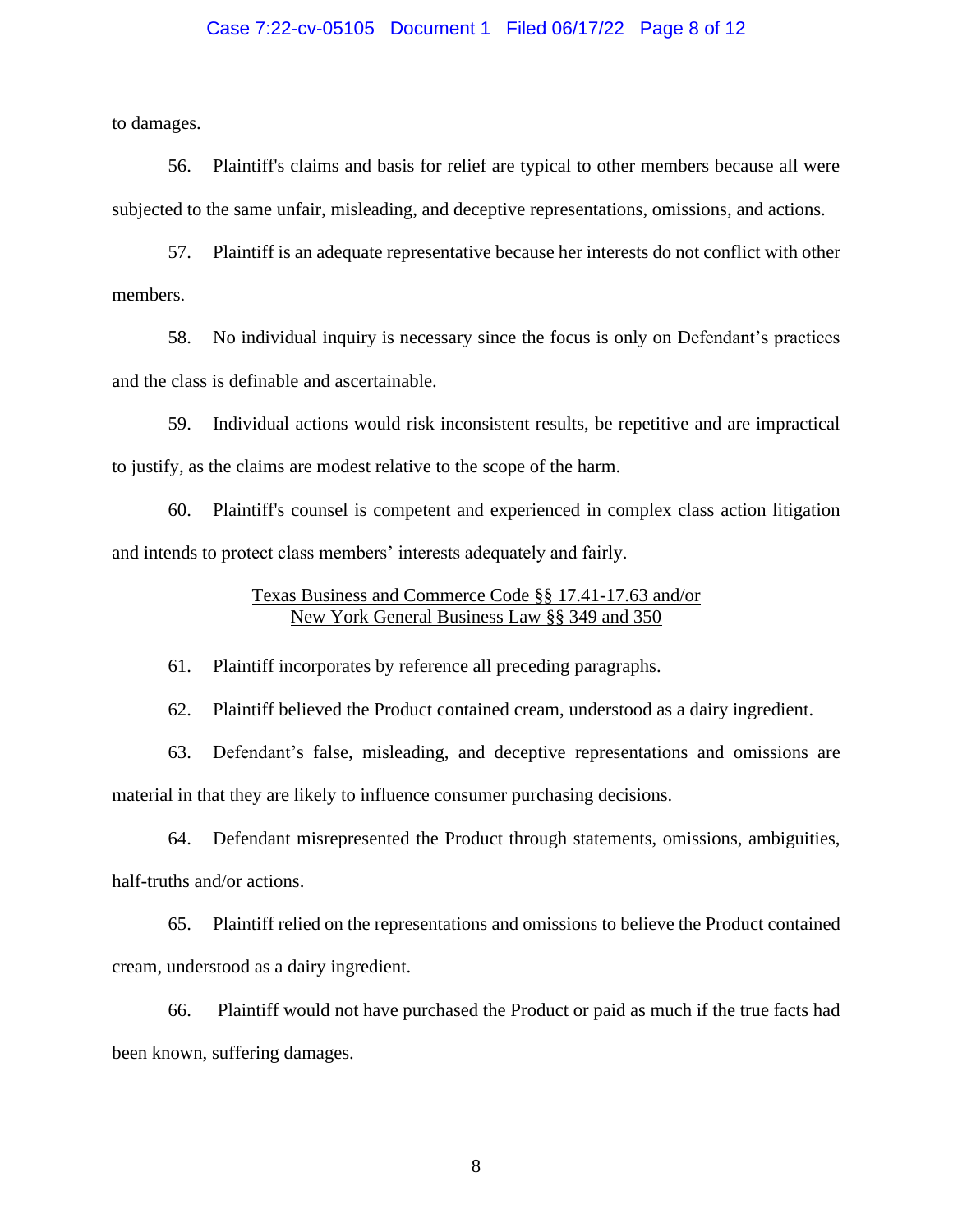## Violation of State Consumer Fraud Acts

## (On Behalf of the Consumer Fraud Multi-State Class)

67. The Consumer Fraud Acts of the States in the Consumer Fraud Multi-State Class are similar to the consumer protection statute invoked by Plaintiff and prohibit the use of unfair or deceptive business practices in the conduct of commerce.

68. The members of the Consumer Fraud Multi-State Class reserve their rights to assert their consumer protection claims under the Consumer Fraud Acts of the States they represent and/or the consumer protection statute invoked by Plaintiff.

69. Defendant intended that members of the Consumer Fraud Multi-State Class would rely upon its deceptive conduct.

70. As a result of Defendant's use of artifice, and unfair or deceptive acts or business practices, the members of the Consumer Fraud Multi-State Class sustained damages.

71. Defendant's conduct showed motive and a reckless disregard of the truth such that an award of punitive damages is appropriate.

## Breaches of Express Warranty, Implied Warranty of Merchantability/Fitness for a Particular Purpose and Magnuson Moss Warranty Act, 15 U.S.C. §§ 2301, *et seq*.

72. The Product was manufactured, identified, marketed, and sold by Defendant and expressly and impliedly warranted to Plaintiff that it contained cream, understood as a dairy ingredient.

73. Defendant directly marketed the Product to Plaintiff through its advertisements and marketing, through various forms of media, on the packaging, in print circulars, direct mail, product descriptions distributed to resellers, and targeted digital advertising.

74. Defendant knew the product attributes that potential customers like Plaintiff were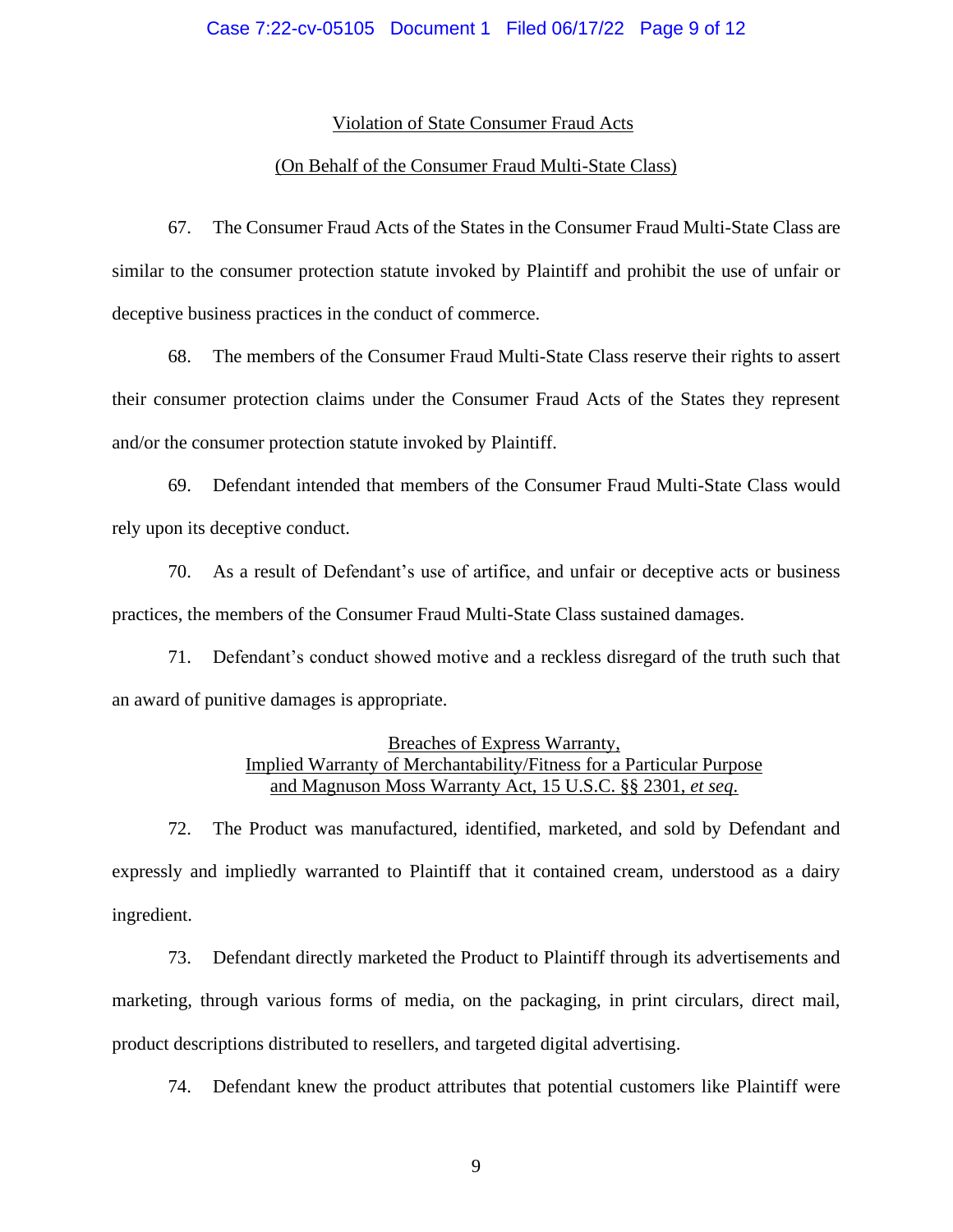#### Case 7:22-cv-05105 Document 1 Filed 06/17/22 Page 10 of 12

seeking and developed its marketing and labeling to directly meet those needs and desires.

75. Defendant's representations about the Product were conveyed in writing and promised it would be defect-free, and Plaintiff understood this meant that it contained cream, understood as a dairy ingredient.

76. Defendant's representations affirmed and promised that the Product contained cream, understood as a dairy ingredient.

77. Defendant described the Product so Plaintiff believed it contained cream, understood as a dairy ingredient, which became part of the basis of the bargain that it would conform to its affirmations and promises.

78. Defendant had a duty to disclose and/or provide non-deceptive descriptions and marketing of the Product.

79. This duty is based on Defendant's outsized role in the market for this type of Product, a trusted company known for its high-quality products.

80. Plaintiff recently became aware of Defendant's breach of the Product's warranties.

81. Plaintiff provided or will provide notice to Defendant, its agents, representatives, retailers, and their employees.

82. Plaintiff hereby provides notice to Defendant that it breached the express and implied warranties associated with the Product.

83. Defendant received notice and should have been aware of these issues due to complaints by third-parties, including regulators, competitors, and consumers, to its main offices, and by consumers through online forums.

84. The Product did not conform to its affirmations of fact and promises due to Defendant's actions.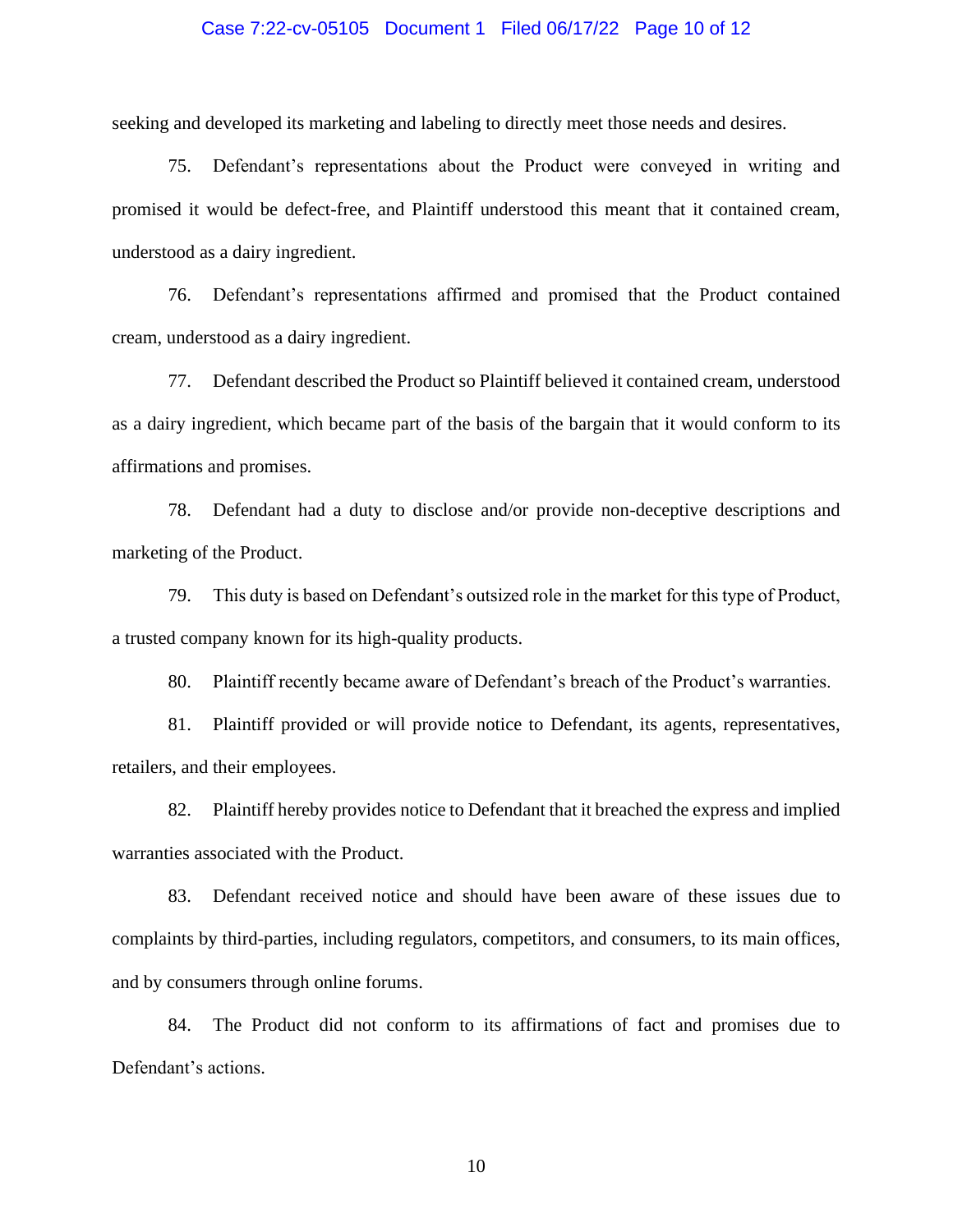#### Case 7:22-cv-05105 Document 1 Filed 06/17/22 Page 11 of 12

85. The Product was not merchantable because it was not fit to pass in the trade as advertised, not fit for the ordinary purpose for which it was intended and did not conform to the promises or affirmations of fact made on the packaging, container or label, because it was marketed as if it contained cream, a dairy ingredient.

86. The Product was not merchantable because Defendant had reason to know the particular purpose for which the Product was bought by Plaintiff, because she expected it contained cream, a dairy ingredient, and she relied on Defendant's skill and judgment to select or furnish such a suitable product.

87. Plaintiff would not have purchased the Product or paid as much if the true facts had been known, suffering damages.

#### Fraud

88. Defendant misrepresented and/or omitted the attributes and qualities of the Product, that it contained cream, understood as a dairy ingredient.

89. Moreover, the records Defendant is required to maintain, and/or the information inconspicuously disclosed to consumers, provided it with actual and constructive knowledge of the falsity and deception, through statements and omissions.

90. Defendant knew of the issues described here yet did not address them.

91. Defendant's fraudulent intent is evinced by its knowledge that the Product was not consistent with its representations.

### Unjust Enrichment

92. Defendant obtained benefits and monies because the Product was not as represented and expected, to the detriment and impoverishment of Plaintiff and class members, who seek restitution and disgorgement of inequitably obtained profits.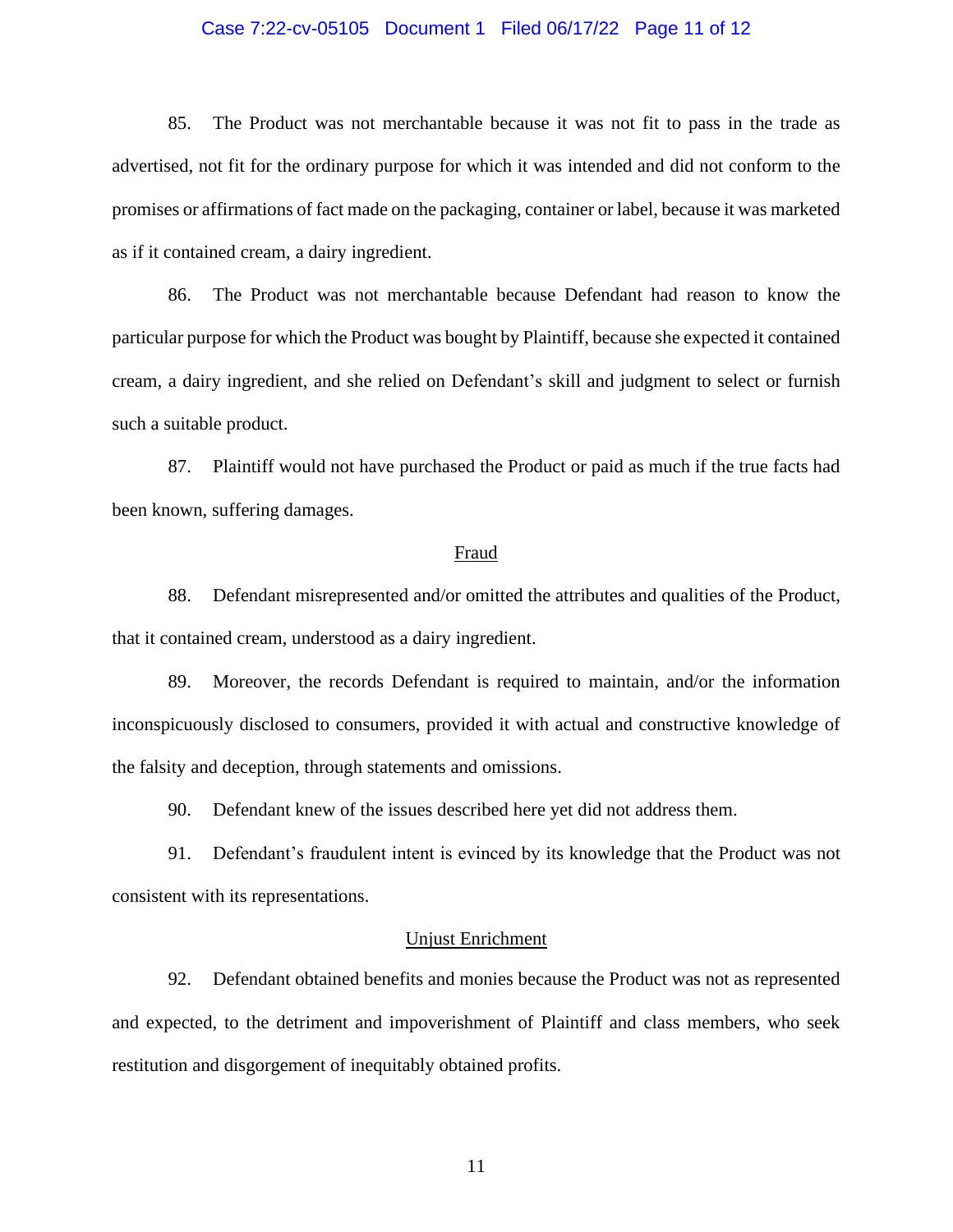# Jury Demand and Prayer for Relief

Plaintiff demands a jury trial on all issues.

**WHEREFORE**, Plaintiff prays for judgment:

- 1. Declaring this a proper class action, certifying Plaintiff as representative and the undersigned as counsel for the class;
- 2. Restitution and disgorgement for members of the class pursuant to the applicable laws;
- 3. Awarding monetary damages, statutory and/or punitive damages pursuant to any statutory claims and interest pursuant to the common law and other statutory claims;
- 4. Awarding costs and expenses, including reasonable fees for Plaintiff's attorneys and experts; and
- 5. Other and further relief as the Court deems just and proper.

Dated: June 17, 2022

Respectfully submitted,

/s/Spencer Sheehan

Sheehan & Associates, P.C. Spencer Sheehan 60 Cuttermill Rd Ste 412 Great Neck NY 11021 Tel: (516) 268-7080 spencer@spencersheehan.com